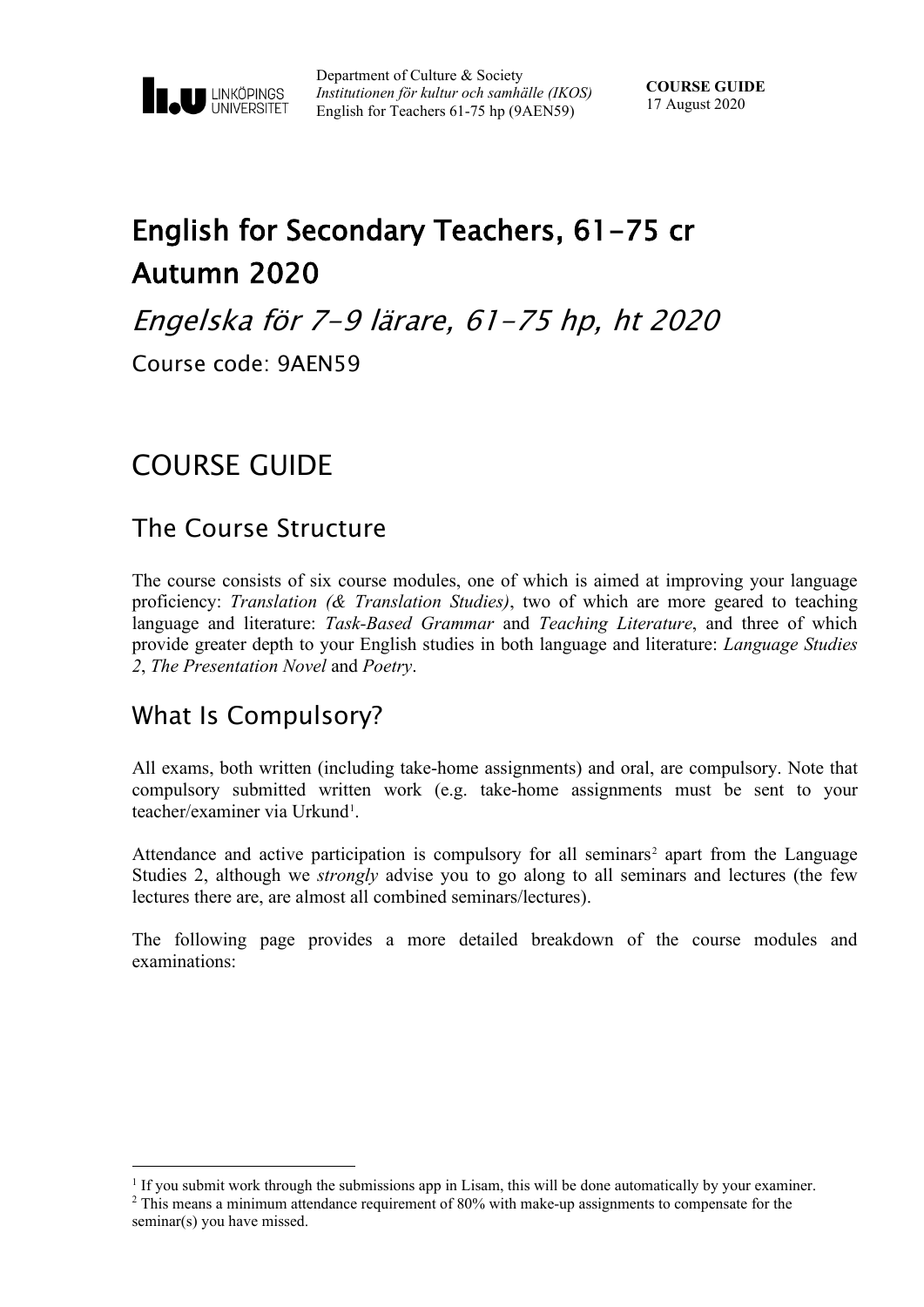## Translation & Translation Studies (studied with English 3, 711G30)

**Teachers:** Lars Liljegren **Teaching:** translation studies seminars with preparations for each. **Examination:** prepared oral participation and hand-in translation assignments.

#### Task-Based Grammar (studied with GY Teachers, 9AEN73)

**Teachers:** Frank Romano

**Teaching:** task-based grammar seminars.

**Examination:** written lesson plans & theoretical justification. Compulsory attendance (100%)<sup>3</sup> and active participation in seminars, including an oral presentation/critical discussion of the lesson plans.

#### Teaching Literature (studied with GY Teachers, 9AEN73)

**Teacher:** Maria Strääf

**Teaching:** teaching literature seminars.

**Examination:** written lesson plans & theoretical justification. Compulsory attendance (100%)<sup>[3](#page-1-0)</sup> and active participation in seminars, including an oral presentation/critical discussion of the lesson plans.

#### Language Studies 2 (studied with English 2, 711G25)

**Teacher:** Emile Farmer **Teaching:** lectures with group work tasks. **Examination:** take-home exam.

#### Presentation Novel (studied with English 2, 711G25)

**Teacher:** Maria Strääf

**Teaching:** group work leading to an oral group presentation of a selected literary work. **Examination:** compulsory attendance and prepared oral participation in presentation seminar.

### Poetry (studied with English 2, 711G25)

**Teacher:** Elin Käck

**Teaching:** introductory lecture and poetry seminars.

**Examination:** compulsory attendance and prepared oral participation in seminars. Wordprocessed notes are compulsory for each seminar and must be sent on request to your teacher's Urkund address.

*The grading criteria for each course module can be found in Lisam.*

<span id="page-1-0"></span><sup>&</sup>lt;sup>3</sup> There will be written make-up work for missing any seminars/introductions (see timetable).